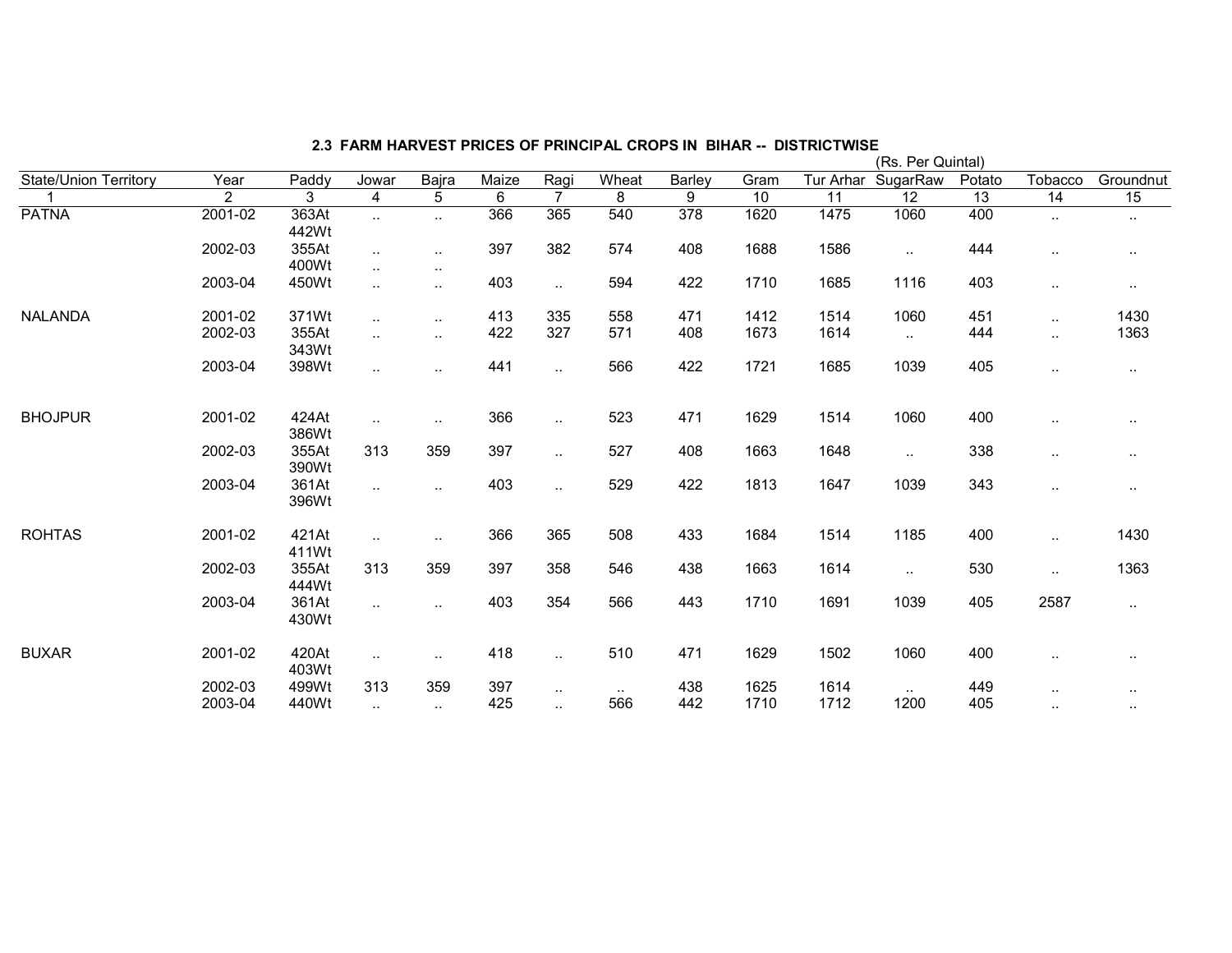|                              |                    |                         |                                   |                           |            |                |            |            |              |              | (Rs. Per Quintal) |               |                  |                        |
|------------------------------|--------------------|-------------------------|-----------------------------------|---------------------------|------------|----------------|------------|------------|--------------|--------------|-------------------|---------------|------------------|------------------------|
| <b>State/Union Territory</b> | Year               | Paddy                   | Jowar                             | Bajra                     | Maize      | Ragi           | Wheat      | Barley     | Gram         | Tur Arhar    | SugarRaw          | Potato        | Tobacco          | Groundnut              |
|                              | $\overline{2}$     | 3                       | 4                                 | 5                         | 6          | $\overline{7}$ | 8          | 9          | 10           | 11           | 12                | 13            | 14               | 15                     |
| <b>GAYA</b>                  | 2001-02            | 363Wt                   | $\ddotsc$                         | $\ddotsc$                 | 366        | 365            | 515        | 389        | 1629         | 1516         | 1060              | 523           | $\ldots$         | 1430                   |
|                              | 2002-03            | 355At<br>328Wt          | $\ddotsc$                         | $\ddotsc$                 | 397        | 327            | 508        | 400        | 1663         | 1581         | $\ddotsc$         | 456           | $\ddotsc$        | 1363                   |
|                              | 2003-04            | 370Wt                   | $\ddot{\phantom{a}}$              |                           | 403        | 354            | 566        | 422        | 1710         | 1685         | 980               | 400           | $\ddotsc$        |                        |
| <b>JEHANABAD</b>             | 2001-02            | 416At<br>430Wt          | $\sim$                            | $\ldots$                  | 366        | 365            | 546        | 504        | 1629         | 1514         | 1060              | 400           | 2753             | 1430                   |
|                              | 2002-03            | 416At<br>425Wt          | 313                               | 359                       | 397        | 327            | 539        | 408        | 1663         | 1939         | $\cdot$ .         | 444           | $\sim$           | $\sim$ $\sim$          |
|                              | 2003-04            | 410Wt                   | $\ddotsc$                         | . .                       | 403        | 354            | 566        | 422        | 1643         | 1622         | 1039              | 385           | $\sim$           | $\cdot$ .              |
| <b>NAWADA</b>                | 2001-02            | 410Wt                   | $\ddot{\phantom{1}}$              | $\sim$ $\sim$             | 366        | 365            | 545        | 471        | 1629         | 1514         | 1060              | 420           | $\cdot$ .        | 1430                   |
|                              | 2002-03<br>2003-04 | 411Wt<br>361At<br>400Wt | $\ddotsc$<br>$\ddotsc$            | 359<br>$\cdot$ .          | 397<br>403 | 327<br>354     | 553<br>566 | 408<br>422 | 1689<br>1625 | 1538<br>1753 | $\ddotsc$<br>1039 | 444<br>425    | $\sim$<br>$\sim$ | $\cdot$ .<br>$\cdot$ . |
| AURANGABAD                   | 2001-02            | 363At<br>452Wt          | $\ddotsc$                         | $\ddotsc$                 | 366        | 365            | 517        | 471        | 1635         | 1703         | 1060              | 417           |                  |                        |
|                              | 2002-03<br>2003-04 | 411Wt<br>408Wt          | $\ddot{\phantom{a}}$<br>$\ddotsc$ | $\ddotsc$<br>. .          | 397<br>403 | 327<br>354     | 539<br>563 | 408<br>422 | 1685<br>1710 | 1695<br>1685 | $\sim$<br>1039    | 444<br>452    | <br>             | . .<br>$\sim$          |
| KAIMUR (BHABUA)              | 2001-02<br>2002-03 | 410Wt<br>403At          | $\sim$<br>313                     | $\ddotsc$                 | 366<br>367 | 365<br>369     | 517<br>502 | 381<br>381 | 1629<br>1584 | 1514<br>1885 | 1060              | 400           | $\sim$           | $\sim$                 |
|                              | 2003-04            | 420Wt<br>380Wt          |                                   | $\ldots$<br>$\sim$ $\sim$ | 375        | 370            | 566        | 379        | 1710         | 1796         | $\ddotsc$<br>1000 | $\sim$<br>405 | $\sim$<br>$\sim$ | $\sim$<br>$\cdot$ .    |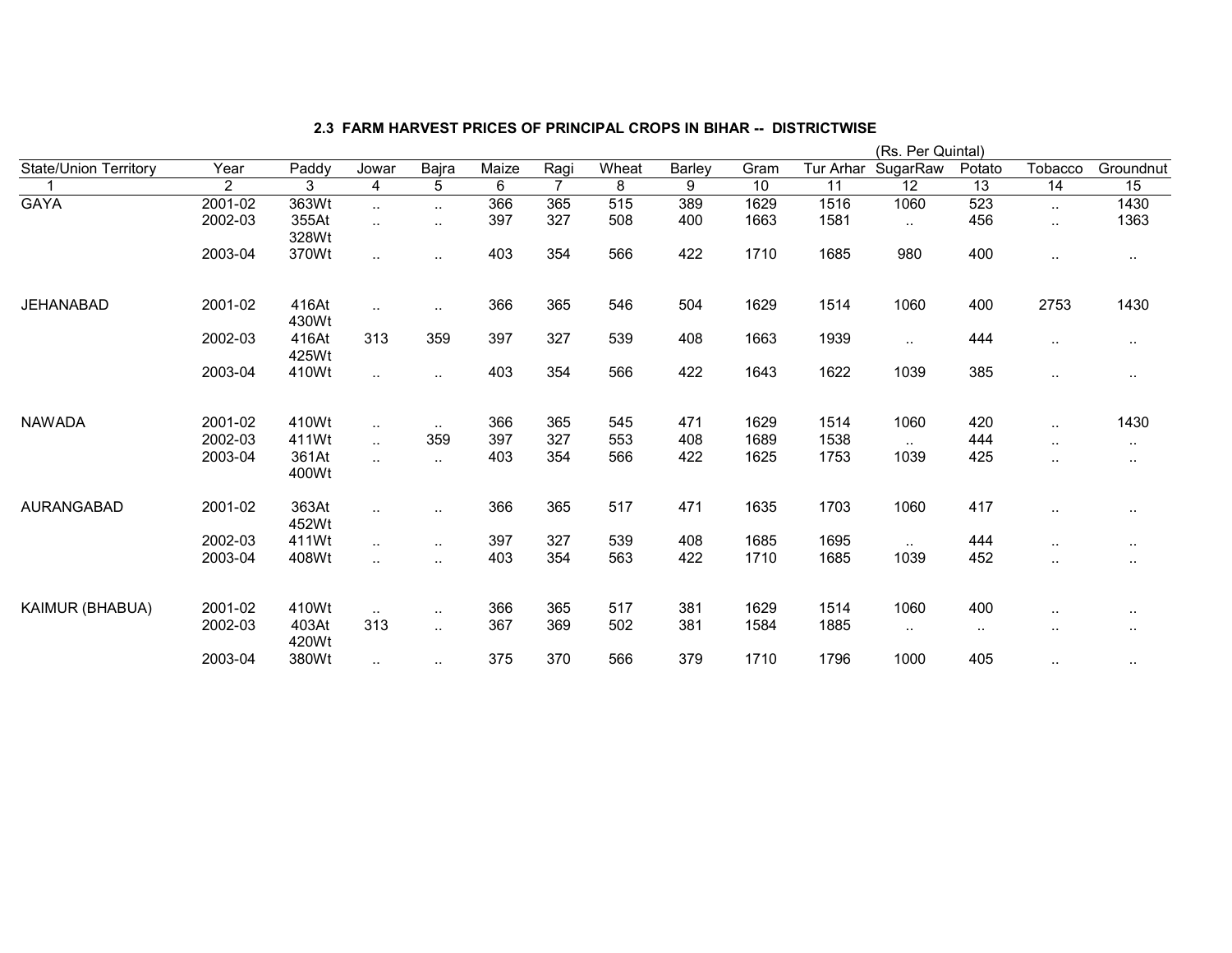|                              |             |                |                      |           |       |                |       |        |              |                 | (Rs. Per Quintal) |                 |                      |                 |
|------------------------------|-------------|----------------|----------------------|-----------|-------|----------------|-------|--------|--------------|-----------------|-------------------|-----------------|----------------------|-----------------|
| <b>State/Union Territory</b> | Year        | Paddy          | Jowar                | Bajra     | Maize | Ragi           | Wheat | Barley | Gram         | Tur Arhar       | SugarRaw          | Potato          | Tobacco              | Groundnut       |
|                              | 2           | 3              | 4                    | 5         | 6     | $\overline{7}$ | 8     | 9      | 10           | $\overline{11}$ | $\overline{12}$   | $\overline{13}$ | 14                   | $\overline{15}$ |
| <b>SARAN</b>                 | $2001 - 02$ | 363At<br>416Wt | $\ddotsc$            | $\ddotsc$ | 366   | 365            | 457   | 471    | 1628         | 1301            | 1060              | 400             | $\ddotsc$            | $\cdot$ .       |
|                              | 2002-03     | 355At<br>409Wt | $\ddotsc$            | 359       | 397   | 327            | 558   | 408    | 1734         | 1455            | $\ddotsc$         | 463             | 2618                 | $\ddotsc$       |
|                              | 2003-04     | 361At<br>410Wt | $\ddotsc$            | $\ddotsc$ | 445   | 354            | 566   | 422    | 1889         | 1685            | 1039              | 405             | $\ddotsc$            | $\ldots$        |
| <b>SIWAN</b>                 | 2001-02     | 400At<br>450Wt | $\ddotsc$            | $\ddotsc$ | 366   | 365            | 530   | 500    | 1629         | 1260            | 1075              | 400             | $\ddot{\phantom{a}}$ | . .             |
|                              | 2002-03     | 375At<br>445Wt | $\ddotsc$            | 359       | 397   | 327            | 540   | 408    | 1663         | 1550            | $\ddotsc$         | 395             | $\ddotsc$            | $\cdot$ .       |
|                              | 2003-04     | 361At<br>425Wt | $\ddot{\phantom{a}}$ | $\ddotsc$ | 425   | 390            | 566   | 422    | 1850         | 1685            | 1060              | 400             | $\cdot$ .            | $\cdot$ .       |
| <b>GOPALGANJ</b>             | 2001-02     | 363At<br>410Wt | $\ddotsc$            | $\ddotsc$ | 420   | 365            | 514   | 471    | 1629         | 1514            | 1060              | 400             | 2753                 | $\ldots$        |
|                              | 2002-03     | 355At<br>411Wt | $\ddotsc$            | 359       | 397   | 327            | 539   | 408    | 1663         | 1614            | $\ddotsc$         | 444             | 2618                 | 1363            |
|                              | 2003-04     | 361At<br>430Wt | $\ddotsc$            | $\ddotsc$ | 430   | 400            | 590   | 422    | 1710         | 1650            | 1070              | 425             | 2587                 | $\cdot$ .       |
| <b>MUZAFFARPUR</b>           | 2001-02     | 313At<br>491Wt | $\sim$               | $\ddotsc$ | 314   | 365            | 512   | 471    | 1629         | 1472            | 1060              | 400             | 2753                 | $\sim$          |
|                              | 2002-03     | 348At<br>425Wt | 313                  | 359       | 372   | 327            | 539   | 408    | 1663         | 1614            | $\ddotsc$         | 444             | 2618                 | $\sim$          |
|                              | 2003-04     | 322At<br>371Wt | $\ddot{\phantom{a}}$ | $\ddotsc$ | 332   | 354            | 548   | 422    | 1710         | 1685            | 1039              | 405             | 2587                 | $\ddotsc$       |
| <b>EAST CHAMPARAN</b>        | 2001-02     | 300At<br>325Wt | $\ddotsc$            | $\sim$    | 400   | 365            | 500   | 400    | $\sim$       | 1600            | 1100              | 350             | $\ddotsc$            |                 |
|                              | 2002-03     | 300At<br>325Wt | 313                  | 359       | 400   | 327            | 500   | 400    | $\mathbf{L}$ | 1600            | $\ddotsc$         | 350             | $\cdot$ .            |                 |
|                              | 2003-04     | 361At<br>410Wt |                      | $\ddotsc$ | 403   | 354            | 566   | 400    | 1710         | 1600            | 1039              | 400             | 2587                 | $\ddotsc$       |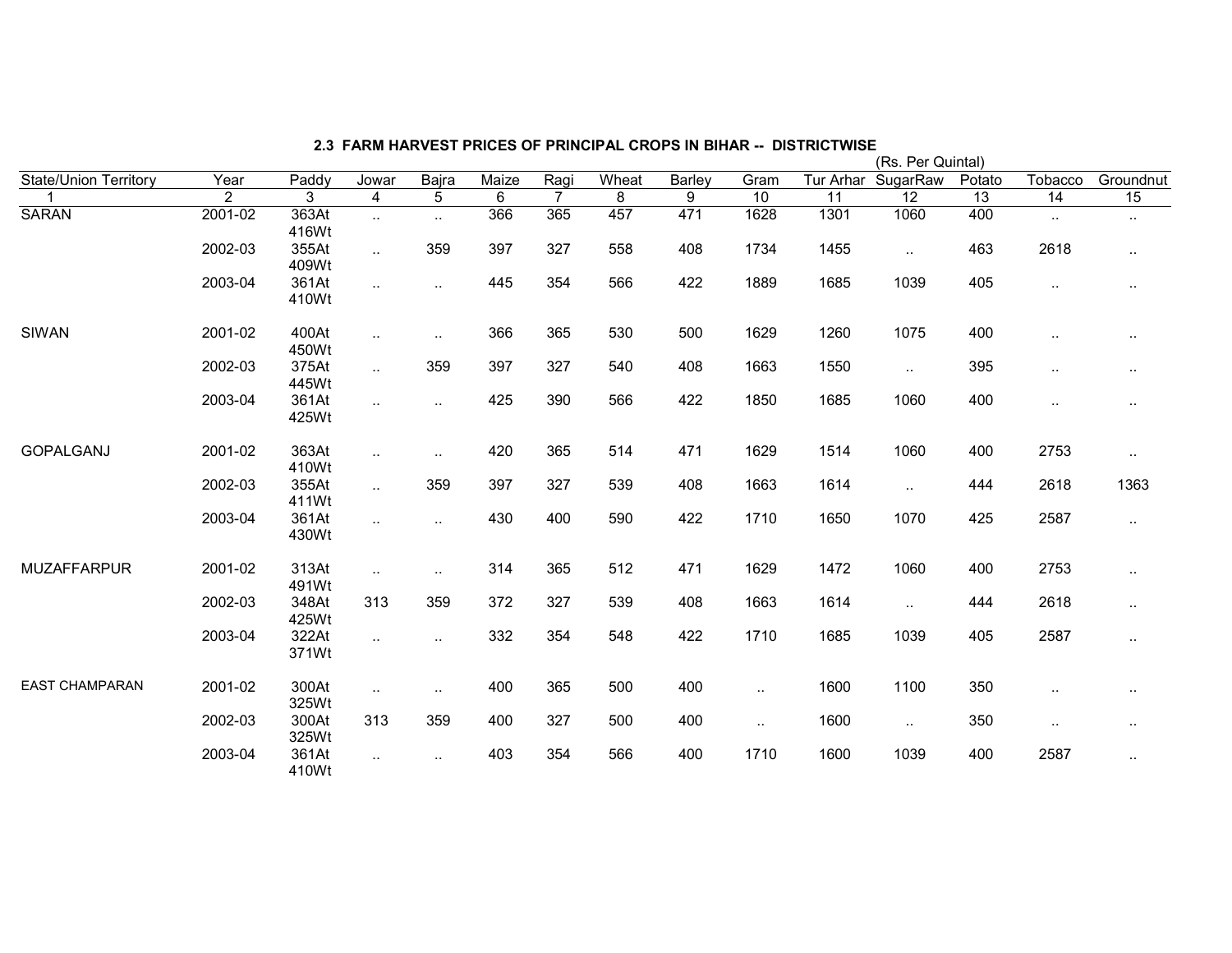|                              |         |                |           |           |       |      |       |        |        |           | (RS. Per Quintal) |        |           |                    |
|------------------------------|---------|----------------|-----------|-----------|-------|------|-------|--------|--------|-----------|-------------------|--------|-----------|--------------------|
| <b>State/Union Territory</b> | Year    | Paddy          | Jowar     | Bajra     | Maize | Ragi | Wheat | Barley | Gram   | Tur Arhar | SugarRaw          | Potato | Tobacco   | Groundnut          |
|                              | 2       | 3              | 4         | 5         | 6     |      | 8     | 9      | 10     | 11        | 12                | 13     | 14        | 15                 |
| <b>WEST CHAMPARAN</b>        | 2001-02 | 319At<br>395Wt | $\sim$    | $\ddotsc$ | 370   | 365  | 529   | 471    | 1629   | 1573      | 1060              | 312    | $\ddotsc$ | 1430               |
|                              | 2002-03 | 380At<br>343Wt | 313       | 359       | 397   | 327  | 539   | 408    | 1663   | 1614      | $\ddotsc$         | 444    | $\ddotsc$ | $\cdots$<br>$\sim$ |
|                              | 2003-04 | 300At<br>410Wt | $\ddotsc$ | $\sim$    | 403   | 354  | 566   | 422    | 1665   | 1684      | 1039              | 405    | $\sim$    |                    |
| <b>SITAMARHI</b>             | 2001-02 | 448At<br>391Wt | $\ddotsc$ | $\ddotsc$ | 418   | 365  | 556   | 471    | $\sim$ | 1731      | 973               | 400    | 2700      | $\sim$             |
|                              | 2002-03 | 355At<br>411Wt | $\ddotsc$ | $\sim$    | 397   | 327  | 541   | 408    | $\sim$ | 1663      | $\sim$            | 444    | 2618      | $\cdots$           |
|                              | 2003-04 | 420At<br>410Wt | $\ddotsc$ | $\ddotsc$ | 440   | 354  | 573   | 422    | 1710   | 1705      | 1039              | 405    | 2587      | $\ldots$           |
| <b>VAISHALI</b>              | 2001-02 | 363At<br>425Wt | $\ddotsc$ | $\ddotsc$ | 366   | 450  | 500   | 475    | 1400   | 1750      | 900               | 300    | $\ddotsc$ | $\cdots$           |
|                              | 2002-03 | 355At<br>450Wt | $\ddotsc$ | $\sim$    | 397   | 327  | 500   | 408    | 1663   | 1700      | $\sim$            | 444    | 2740      | $\ldots$           |
|                              | 2003-04 | 361At<br>475Wt |           | $\ddotsc$ | 403   | 354  | 525   | 422    | 1710   | 1725      | 1039              | 405    | 2750      | $\ddotsc$          |
| <b>DARBHANGA</b>             | 2001-02 | 345At<br>416Wt | $\ddotsc$ | $\sim$    | 417   | 380  | 500   | 471    | 1629   | 1008      | 920               | 400    | 2753      | $\sim$             |
|                              | 2002-03 | 355At<br>411Wt | $\ddotsc$ | 359       | 397   | 327  | 499   | 408    | 1663   | 1614      | $\ddotsc$         | 444    | 2618      | $\sim$             |
|                              | 2003-04 | 380At<br>404Wt |           | $\ddotsc$ | 424   | 383  | 533   | 422    | 1710   | 1685      | 1016              | 331    | 2587      | $\sim$             |

# 2.3 FARM HARVEST PRICES OF PRINCIPAL CROPS IN BIHAR -- DISTRICTWISE (Rs. Per Quintal)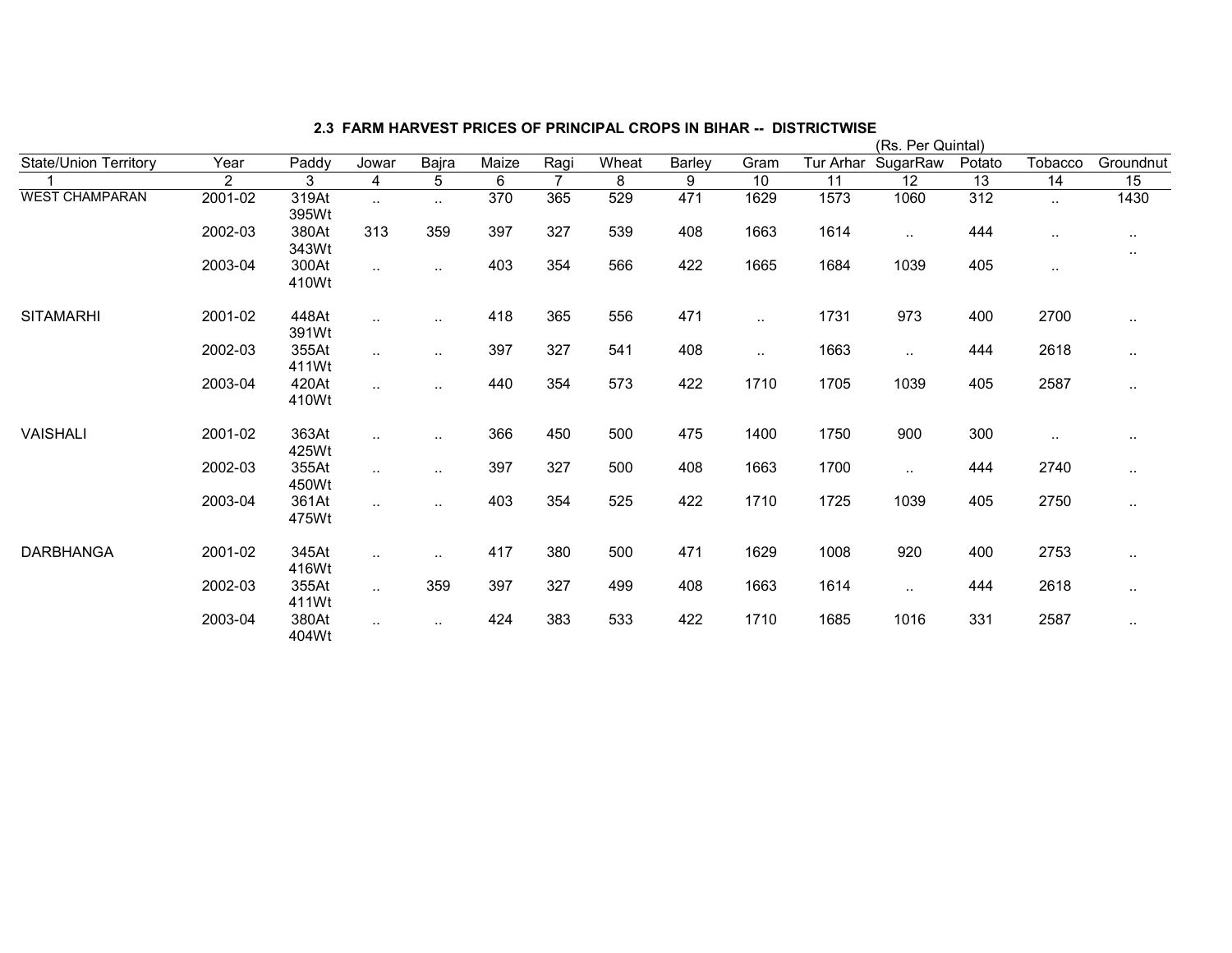|                              |                |                |                        |           |       |                      |                         |                |      |           | (Rs. Per Quintal) |        |                      |                 |
|------------------------------|----------------|----------------|------------------------|-----------|-------|----------------------|-------------------------|----------------|------|-----------|-------------------|--------|----------------------|-----------------|
| <b>State/Union Territory</b> | Year           | Paddy          | Jowar                  | Bajra     | Maize | Ragi                 | Wheat                   | Barley         | Gram | Tur Arhar | SugarRaw          | Potato | Tobacco              | Groundnut       |
|                              | $\overline{2}$ | 3              | 4                      | 5         | 6     | $\overline{7}$       | $\overline{\mathbf{8}}$ | $\overline{9}$ | 10   | 11        | 12                | 13     | $\overline{14}$      | $\overline{15}$ |
| <b>MADHUBANI</b>             | $2001 - 02$    | 325At<br>311Wt | $\ddotsc$              | $\ddotsc$ | 366   | 394                  | 449                     | 471            | 1629 | 1453      | 1124              | 400    | 2753                 | $\sim$          |
|                              | 2002-03        | 303At<br>411Wt | $\ddotsc$              | $\ddotsc$ | 430   | 317                  | 561                     | 408            | 1626 | 1614      | $\ddotsc$         | 517    | $\sim$ .             | $\cdot$ .       |
|                              | 2003-04        | 303At<br>410Wt |                        | $\ddotsc$ | 408   | 302                  | 566                     | 422            | 1710 | 1685      | 900               | 405    | 2587                 | $\ddotsc$       |
| <b>SAMASTIPUR</b>            | 2001-02        | 441At<br>467Wt | $\ddotsc$              | $\ddotsc$ | 367   | $\ddot{\phantom{a}}$ | 517                     | 470            | 1794 | 1494      | 1071              | 506    | 2806                 | $\sim$          |
|                              | 2002-03        | 426At<br>499Wt | $\ddotsc$              | $\ddotsc$ | 354   | $\ddotsc$            | 567                     | 408            | 1663 | 1522      | $\cdot$ .         | 449    | 2504                 | $\sim$          |
|                              | 2003-04        | 465At<br>410Wt | $\ddotsc$              | $\ddotsc$ | 370   | 354                  | 609                     | 422            | 1841 | 1685      | 1133              | 405    | 2474                 | $\ddotsc$       |
| <b>BEGUSARAI</b>             | 2001-02        | 363At<br>410Wt | $\ddotsc$              | $\ddotsc$ | 395   | 365                  | 517                     | 471            | 1629 | 1728      | 1060              | 400    | 2753                 | $\sim$          |
|                              | 2002-03        | 443At<br>411Wt | $\ddotsc$              | $\ddotsc$ | 493   | 329                  | 539                     | 429            | 1663 | 1614      | $\ddotsc$         | 444    | 2618                 | $\ddotsc$       |
|                              | 2003-04        | 361At<br>412Wt | $\ddotsc$              | $\ddotsc$ | 403   | 375                  | 566                     | 369            | 1710 | 1685      | 910               | 405    | $\cdot$ .            | $\cdot$ .       |
| <b>JAMUI</b>                 | 2001-02        | 435Wt          | $\ddotsc$              | $\ddotsc$ | 366   | $\sim$               | 517                     | 471            | 1629 | 1514      | 1060              | 400    | $\ddot{\phantom{a}}$ |                 |
|                              | 2002-03        | 444At<br>444Wt | $\ddotsc$              | $\ddotsc$ | 397   | 386                  | 539                     | 408            | 1711 | 1614      | $\sim$            | 525    | $\cdot$ .            | $\cdot$ .       |
|                              | 2003-04        | 422Wt          | $\ddotsc$              | $\ddotsc$ | 403   | 390                  | 566                     | 422            | 1624 | 1685      | 1039              | 405    | $\cdot$ .            | $\sim$          |
| <b>BHAGALPUR</b>             | 2001-02        | 363At<br>448Wt | $\ddot{\phantom{a}}$ . | $\ddotsc$ | 366   | $\ddotsc$            | 561                     | 371            | 1629 | 1650      | 1060              | 400    | 2753                 | $\ddotsc$       |
|                              | 2002-03        | 355At<br>411Wt | $\ddotsc$              | 359       | 397   | $\ddotsc$            | 539                     | 408            | 1663 | 1637      | $\cdot$ .         | 444    | $\sim$               | $\sim$          |
|                              | 2003-04        | 406At<br>381Wt | $\ddot{\phantom{a}}$ . | $\ddotsc$ | 403   | $\ddotsc$            | 612                     | 422            | 1624 | 1685      | 1039              | 405    | 2587                 | $\cdots$        |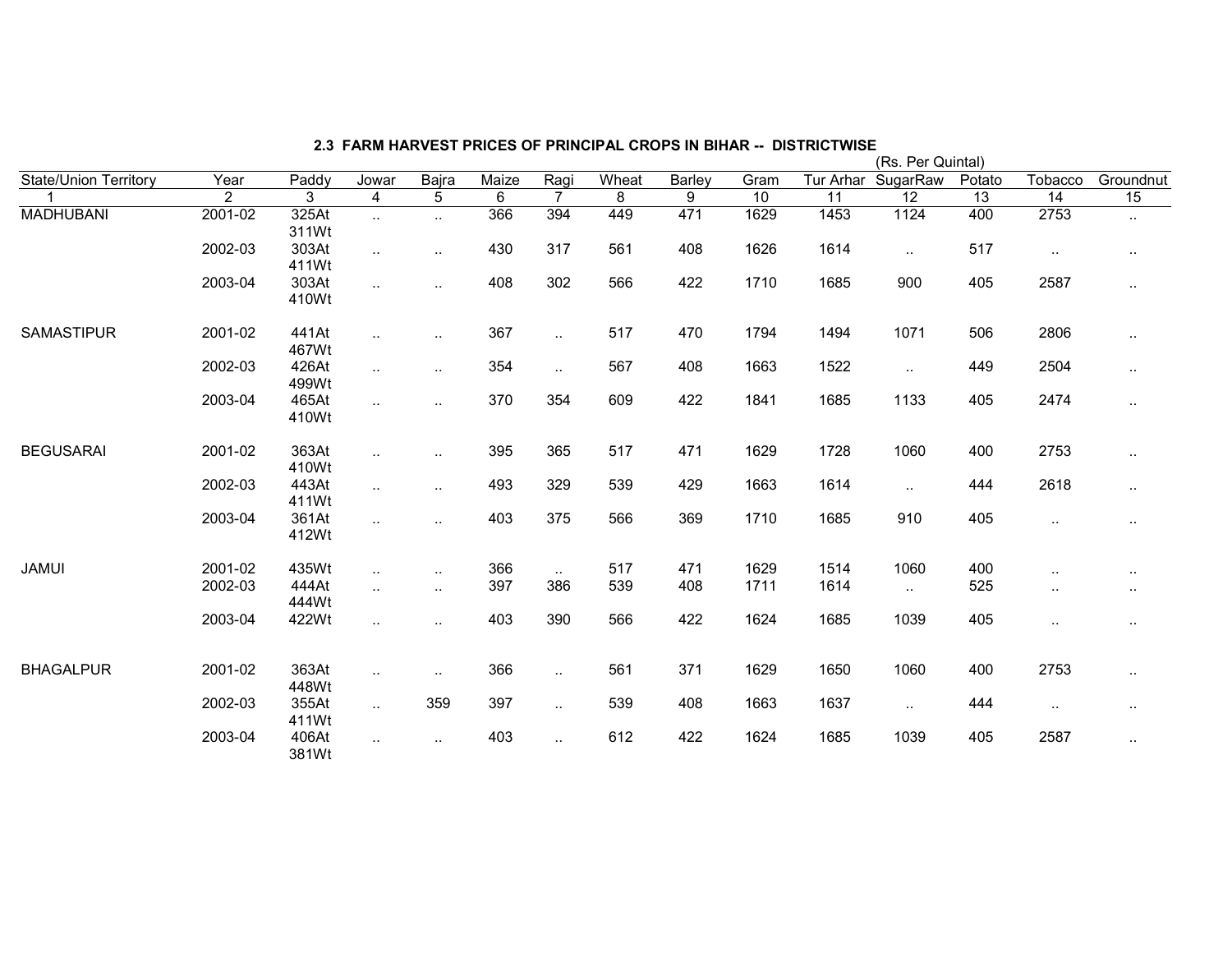|                       |                |                |                      |               |        |                      |       |        |        | 2.3 FARM HARVEST PRICES OF PRINCIPAL CROPS IN BIHAR -- DISTRICTWISE |                   |        |                      |                 |
|-----------------------|----------------|----------------|----------------------|---------------|--------|----------------------|-------|--------|--------|---------------------------------------------------------------------|-------------------|--------|----------------------|-----------------|
|                       |                |                |                      |               |        |                      |       |        |        |                                                                     | (Rs. Per Quintal) |        |                      |                 |
| State/Union Territory | Year           | Paddy          | Jowar                | Bajra         | Maize  | Ragi                 | Wheat | Barley | Gram   | Tur Arhar                                                           | SugarRaw          | Potato | Tobacco              | Groundnut       |
|                       | $\overline{2}$ | 3              | 4                    | 5             | 6      | $\overline{7}$       | 8     | 9      | 10     | 11                                                                  | $\overline{12}$   | 13     | 14                   | $\overline{15}$ |
| <b>MUNGER</b>         | $2001 - 02$    | 410Wt          | $\ddotsc$            | $\ddotsc$     | $\sim$ | 435                  | 538   | 471    | 1629   | 1514                                                                | $\ddotsc$         | 400    | $\ldots$             | $\sim$          |
|                       | 2002-03        | 387Wt          | $\ddotsc$            | $\cdot$ .     | 397    | $\ddot{\phantom{a}}$ | 539   | 408    | 1665   | 1614                                                                |                   | 444    |                      |                 |
|                       | 2003-04        | 414Wt          | $\ddotsc$            | $\ddotsc$     | 403    | $\ddotsc$            | 538   | 422    | 1626   | 1685                                                                | $\cdot$ .         | 331    | $\cdot$ .            | $\cdots$        |
| <b>KHAGARIA</b>       | 2001-02        | 414At<br>410Wt | $\ddot{\phantom{1}}$ |               | 401    | 357                  | 531   | 394    | 1775   | 1490                                                                | 1060              | 400    | $\sim$               | $\cdots$        |
|                       | 2002-03        | 437At<br>411Wt | $\ddotsc$            | $\ddotsc$     | 426    | 400                  | 587   | 473    | 1790   | 1580                                                                | $\ddotsc$         | 444    | $\cdot$ .            | $\cdot$ .       |
|                       | 2003-04        | 361At<br>410Wt | $\ddotsc$            | $\ddotsc$     | 433    | 354                  | 547   | 443    | 1763   | 1685                                                                | 1039              | 405    | $\ldots$             | $\cdot$ .       |
| <b>SAHARSA</b>        | 2001-02        | 430At<br>450Wt | $\ddotsc$            | $\ldots$      | 325    | 315                  | 510   | 371    | $\sim$ | 1514                                                                | 1000              | 400    | $\ldots$             | $\cdots$        |
|                       | 2002-03        | 400At<br>475Wt | $\ddotsc$            | $\ddotsc$     | 350    | $\sim$               | 500   | 408    | 1600   | 1614                                                                | $\ddotsc$         | 350    | $\cdot$ .            | $\cdots$        |
|                       | 2003-04        | 375At<br>400Wt | $\ddotsc$            | $\cdot$ .     | 345    | 330                  | 550   | 422    | 1800   | 1800                                                                | 1000              | 405    | $\sim$               | $\cdots$        |
| <b>BANKA</b>          | 2001-02        | 421Wt          | $\sim$               | $\sim$        | 366    |                      | 563   | 371    | 1629   | 1514                                                                | 1060              | 400    | $\cdot$ .            |                 |
|                       | 2002-03        | 411Wt          |                      | 359           | 397    | $\sim$<br>327        | 530   | 408    | 1663   | 1600                                                                | $\sim$ $\sim$     | 444    | $\ddot{\phantom{a}}$ | $\cdots$        |
|                       | 2003-04        | 456Wt          | ٠.                   | $\ldots$      | 403    | 325                  | 566   | 421    | 1738   | 1745                                                                | 1000              | 405    | $\cdot$ .            | <br>$\cdot$ .   |
| <b>MADHEPURA</b>      | 2001-02        | 441At<br>446Wt | $\sim$               | $\ldots$      | 381    | 339                  | 502   | 371    | 1587   | 1489                                                                | 1060              | 400    | $\cdot$ .            | $\sim$ $\sim$   |
|                       | 2002-03        | 355At<br>515Wt | 313                  | 359           | 404    | 364                  | 554   | 408    | 1663   | 1614                                                                | $\cdot$ .         | 444    | $\cdot$ .            | $\cdot$ .       |
|                       | 2003-04        | 361At<br>410Wt | $\ddot{\phantom{a}}$ | $\sim$ $\sim$ | 400    | 378                  | 592   | 422    | $\sim$ | 1685                                                                | 1200              | 405    | $\sim$               | $\cdots$        |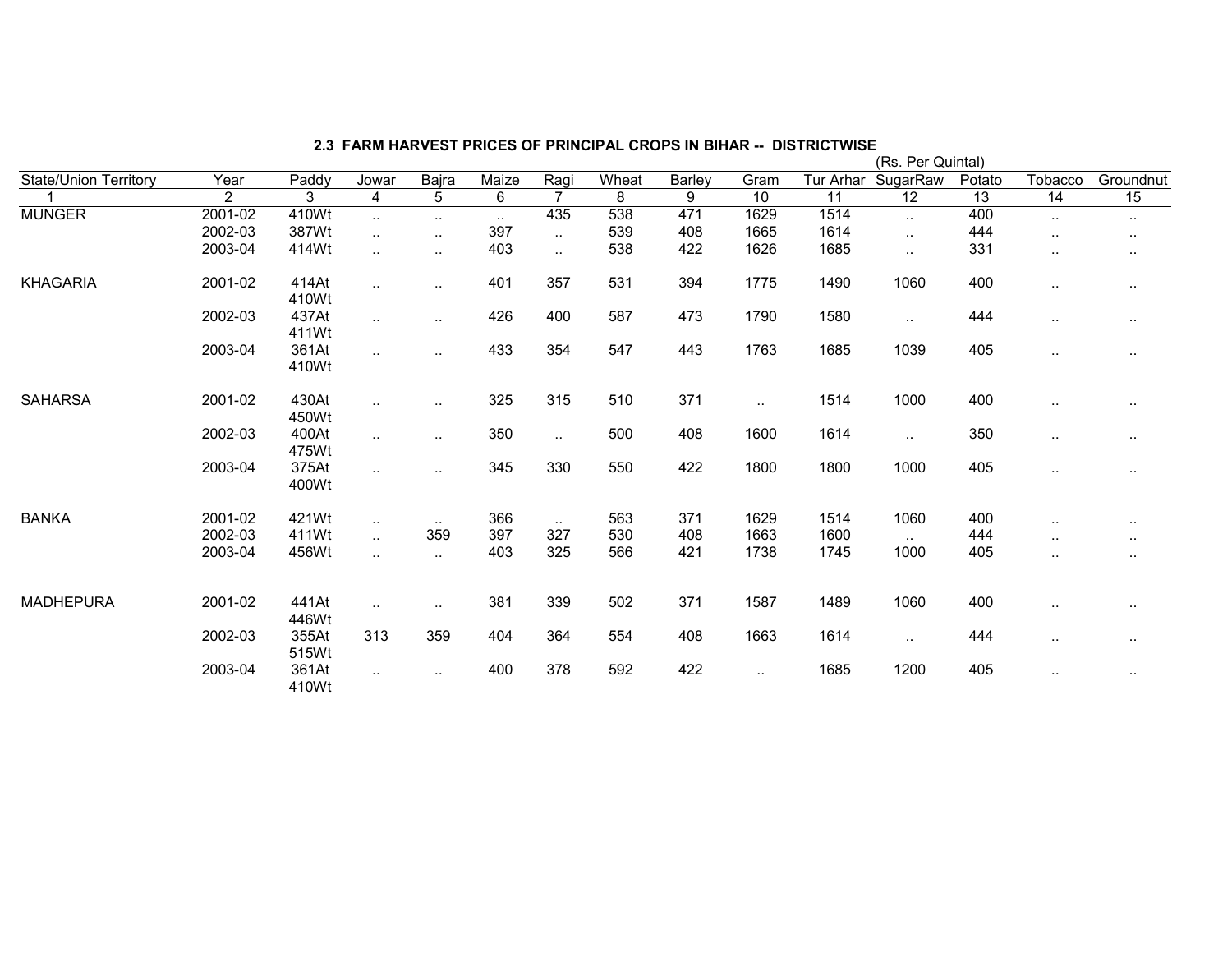|                              |                |                |                      |                      |       |                |       |          |                 |                 | (Rs. Per Quintal) |        |                 |               |
|------------------------------|----------------|----------------|----------------------|----------------------|-------|----------------|-------|----------|-----------------|-----------------|-------------------|--------|-----------------|---------------|
| <b>State/Union Territory</b> | Year           | Paddy          | Jowar                | Bajra                | Maize | Ragi           | Wheat | Barley   | Gram            | Tur Arhar       | SugarRaw          | Potato | Tobacco         | Groundnut     |
|                              | $\overline{2}$ | 3              | 4                    | 5                    | 6     | $\overline{7}$ | 8     | 9        | $\overline{10}$ | $\overline{11}$ | $\overline{12}$   | 13     | $\overline{14}$ | 15            |
| <b>PURNIA</b>                | 2001-02        | 484At<br>422Wt | $\ddotsc$            | $\ddotsc$            | 442   | 365            | 524   | 371      | 1400            | 1514            | 1060              | 470    | 2753            | $\sim$ .      |
|                              | 2002-03        | 422At<br>396Wt | $\ddotsc$            | $\sim$               | 363   | 327            | 574   | 408      | 1663            | 1614            | $\ddotsc$         | 431    | 2618            | 1363          |
|                              | 2003-04        | 469At<br>430Wt | $\ddotsc$            | $\sim$               | 391   | 354            | 588   | 422      | 1841            | 1685            | 1039              | 419    | 2587            | $\sim$        |
| KISHANGANJ                   | 2001-02        | 380At<br>401Wt | $\ddotsc$            | $\ddotsc$            | 366   | 365            | 509   | $\sim$ . | 1629            | 1514            | 1060              | 367    | $\ddotsc$       | 1430          |
|                              | 2002-03        | 398At<br>423Wt | $\ddotsc$            | $\ddot{\phantom{a}}$ | 397   | 327            | 580   | 408      | 1663            | 1614            | $\ddotsc$         | 444    | 2618            | $\sim$        |
|                              | 2003-04        | 400At<br>436Wt | $\ddotsc$            | $\sim$               | 403   | 354            | 582   | 422      | 1710            | 1685            | $\sim$            | 405    | 2587            | $\sim$        |
| <b>ARARIA</b>                | 2001-02        | 416At<br>421Wt | $\ddotsc$            | $\sim$               | 428   | 365            | 527   | 371      | 1456            | 1514            | 1060              | 400    | 2753            | $\ddotsc$     |
|                              | 2002-03        | 355At<br>401Wt | 313                  | $\ddotsc$            | 397   | 327            | 578   | 408      | 1663            | 1915            | $\ddotsc$         | 444    | 2618            | 1363          |
|                              | 2003-04        | 405At<br>410Wt | $\ddotsc$            | $\sim$               | 403   | 354            | 588   | 422      | 1710            | 1685            | 1039              | 429    | 2587            | $\ddotsc$     |
| <b>SUPAUL</b>                | 2001-02        | 425At<br>425Wt | $\ddot{\phantom{a}}$ | $\ddotsc$            | 340   | 325            | 475   | 300      | $\mathbf{L}$    | 1250            | $\sim$ $\sim$     | 400    | $\ddotsc$       | $\sim$ $\sim$ |
|                              | 2002-03        | 410At<br>411Wt | $\ddotsc$            | $\sim$               | 350   | 325            | 490   | 400      | 1663            | 1614            | $\ddotsc$         | 444    | $\sim$          | $\sim$        |
|                              | 2003-04        | 385At<br>375Wt | $\ddotsc$            | $\ddotsc$            | 350   | 325            | 550   | 422      | 1800            | 1800            | $\sim$            | 405    | 2587            | $\ddotsc$     |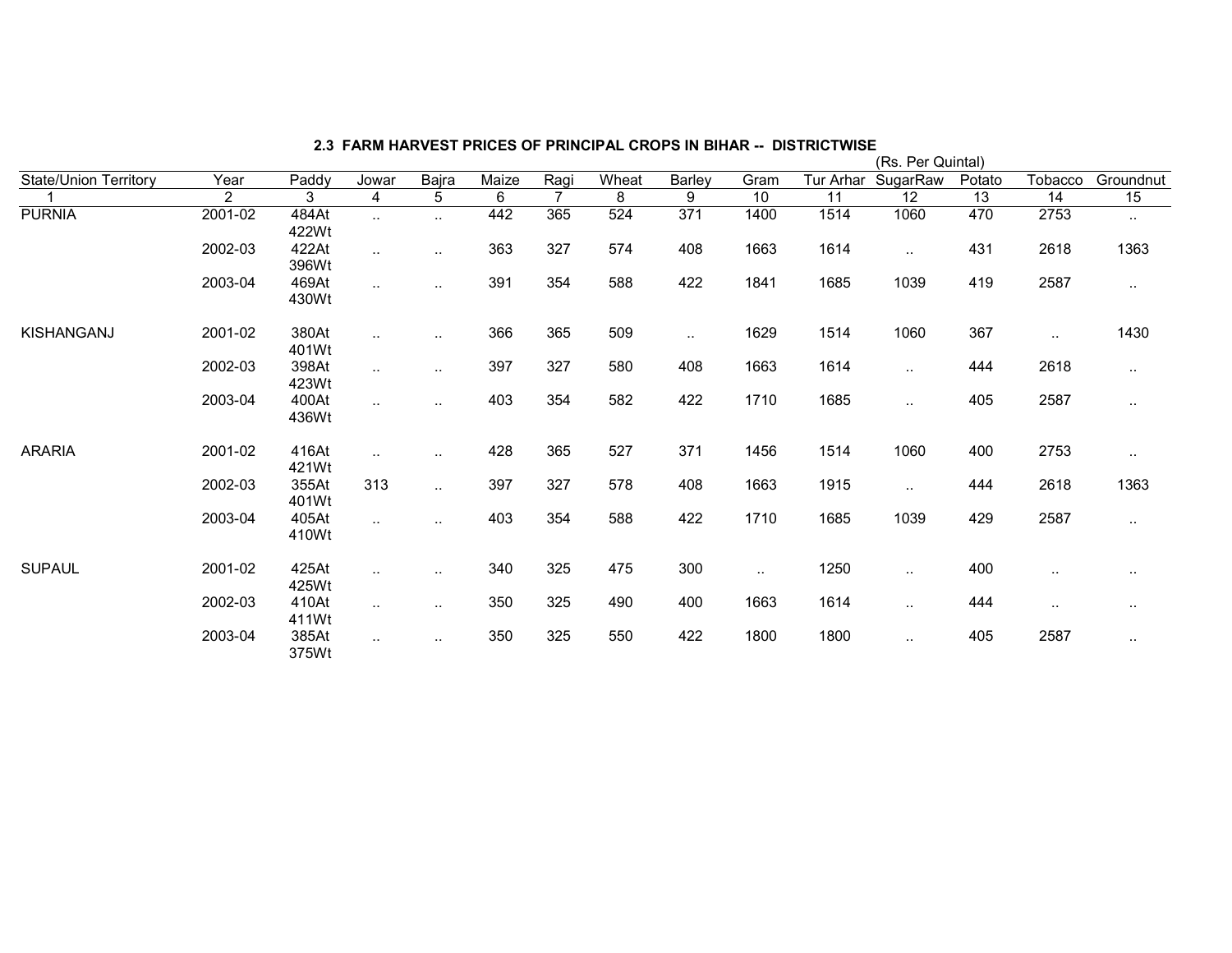|                                           |                |               |                        |                |               |               |               |               |           |           | (Rs. Per Quintal) |           |                 |                 |
|-------------------------------------------|----------------|---------------|------------------------|----------------|---------------|---------------|---------------|---------------|-----------|-----------|-------------------|-----------|-----------------|-----------------|
| <b>State/Union Territory</b>              | Year           | Paddy         | Jowar                  | Bajra          | Maize         | Ragi          | Wheat         | Barley        | Gram      | Tur Arhar | SugarRaw          | Potato    | Tobacco         | Groundnut       |
|                                           | $\overline{2}$ | 3             | 4                      | $\overline{5}$ | 6             |               | 8             | 9             | 10        | 11        | $\overline{12}$   | 13        | $\overline{14}$ | $\overline{15}$ |
| <b>KATIHAR</b>                            | 2001-02        | 403At         | $\ddotsc$              | $\ddotsc$      | 377           | 365           | 518           | 371           | 1629      | 1514      | 1060              | 399       | 2753            | $\sim$          |
|                                           |                | 486Wt         |                        |                |               |               |               |               |           |           |                   |           |                 |                 |
|                                           | 2002-03        | 355At         | $\ldots$               | $\sim$         | 397           | 327           | 546           | 408           | 1663      | 1614      | $\ddotsc$         | 444       | 2618            | $\sim$          |
|                                           |                | 382Wt         |                        |                |               |               |               |               |           |           |                   |           |                 |                 |
|                                           | 2003-04        | 460At         | $\ddotsc$              | $\sim$ $\sim$  | 403           | 354           | 566           | 422           | 1710      | 1685      | 1039              | 405       | 2587            | $\sim$          |
|                                           |                | 382Wt         |                        |                |               |               |               |               |           |           |                   |           |                 |                 |
| <b>ARBAL</b>                              | 2001-02        | $\sim$ $\sim$ | $\ddotsc$              | $\sim$         |               |               |               |               | $\cdot$ . | $\sim$    | $\sim$ $\sim$     | ٠.        |                 |                 |
|                                           | 2002-03        | 434At         | $\ddotsc$              | $\ddotsc$      | 403           | 354           | 539           | 408           | 1663      | 1939      | $\sim$            | $\sim$    |                 | $\cdot$ .       |
|                                           | 2003-04        | 360Wt         | $\ddotsc$              | $\cdot$ .      | 402           | 354           | 594           | 412           | 1710      | 1685      | 1039              | 405       | $\ddotsc$       | $\sim$          |
|                                           |                |               |                        |                |               |               |               |               |           |           |                   |           |                 |                 |
| <b>SHEOHAR</b>                            | 2001-02        | $\ddotsc$     | $\ddotsc$              | $\sim$         | $\sim$ $\sim$ | $\sim$        | $\sim$        |               | $\cdot$ . | $\sim$    | $\sim$ $\sim$     | $\sim$    | $\sim$          | $\sim$          |
|                                           | 2002-03        | 361At         | $\ddotsc$              | $\sim$         | 403           | $\sim$        | 541           | $\ddotsc$     | $\cdot$ . | 1663      | $\sim$            | $\sim$    | 2618            | $\sim$          |
|                                           | 2003-04        | 410Wt         | $\ddotsc$              | $\ddotsc$      | 403           | $\ddotsc$     | 566           | $\ddotsc$     | $\ldots$  | 1685      | 1039              | $\ddotsc$ | 2587            | $\cdot$ .       |
|                                           |                |               |                        |                |               |               |               |               |           |           |                   |           |                 |                 |
| <b>LAKHISARAI</b>                         | 2001-02        | $\sim$        | $\sim$                 | $\sim$         | $\sim$        | $\sim$ $\sim$ | $\sim$        | $\sim$ $\sim$ | $\cdot$ . | $\sim$    | $\sim$            | $\sim$    |                 | $\sim$          |
|                                           | 2002-03        | $\ddotsc$     | $\ddot{\phantom{a}}$ . | $\sim$         | 403           | 354           | 539           | 408           | 1663      | 1614      |                   | 405       | $\cdot$ .       |                 |
|                                           | 2003-04        | 410Wt         | $\sim$                 | $\sim$         | 403           | 354           | 533           | 422           | 1710      | 1685      | $\cdot$ .         | 405       | $\cdot$ .       | $\sim$          |
|                                           |                |               |                        |                |               |               |               |               |           |           |                   |           |                 |                 |
| <b>SHEIKHPURA</b>                         | 2001-02        | $\ddotsc$     | $\sim$                 | $\sim$         | $\sim$ $\sim$ | $\sim$        | $\sim$ $\sim$ | $\cdot$ .     | $\sim$    | $\sim$    | $\sim$ $\sim$     | $\sim$    |                 | $\sim$          |
|                                           | 2002-03        | ٠.            | $\ddotsc$              | $\sim$         | 403           | $\cdot$ .     | 539           | $\cdot$ .     | 1664      | 1614      | $\sim$            | $\cdots$  | $\sim$ $\sim$   | $\sim$          |
|                                           | 2003-04        | 410Wt         | $\ddotsc$              | $\ddotsc$      | 403           | $\ddotsc$     | 566           | 422           | 1710      | 1685      | 1039              | 405       | $\ddotsc$       | $\sim$          |
| <b>BIHAR</b>                              | 2001-02        | 363At         | $\sim$                 | $\ddotsc$      | 366           | 365           | 517           | 371           | 1629      | 1514      | 1060              | 400       | 2753            | 1430            |
| <b>(STATE WEIGHTED</b><br><b>AVERAGE)</b> |                | 418Wt         |                        |                |               |               |               |               |           |           |                   |           |                 |                 |
|                                           | 2002-03        | 355At         | 313                    | 359            | 397           | 327           | 539           | 408           | 1663      | 1614      | $\ddotsc$         | 444       | 2618            | 1363            |
|                                           |                | 411Wt         |                        |                |               |               |               |               |           |           |                   |           |                 |                 |
|                                           | 2003-04        | 361At         | $\ddotsc$              |                | 403           | 354           | 566           | 422           | 1710      | 1685      | 1039              | 405       | 2587            | $\cdot$ .       |
|                                           |                | 410Wt         |                        |                |               |               |               |               |           |           |                   |           |                 |                 |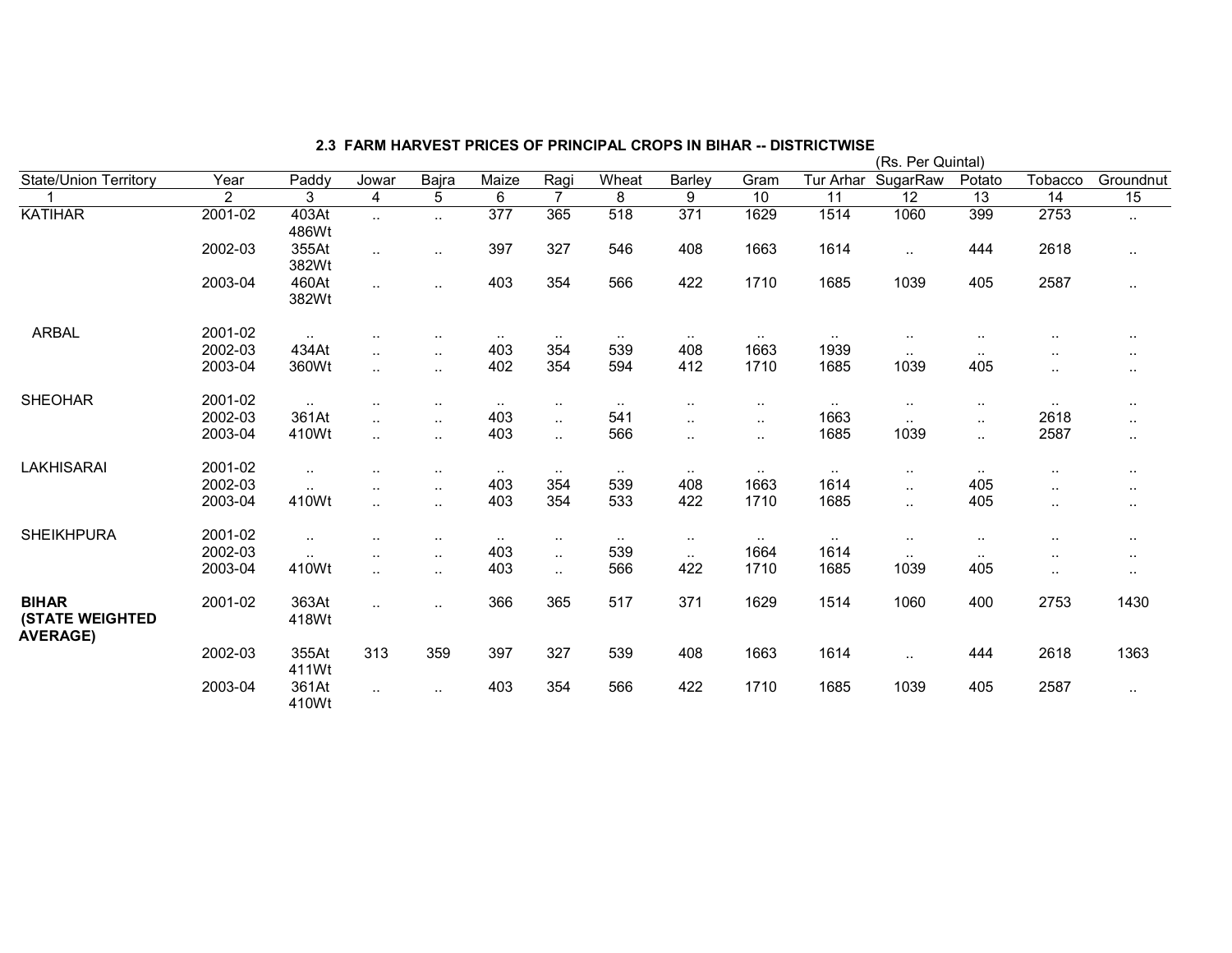|                              |                |                          |           |           |                          |                      |               |               |                 |                      | (Rs. Per Quintal) |        |                      |                        |
|------------------------------|----------------|--------------------------|-----------|-----------|--------------------------|----------------------|---------------|---------------|-----------------|----------------------|-------------------|--------|----------------------|------------------------|
| <b>State/Union Territory</b> | Year           | Rapeseed Sesamum Linseed |           |           | CasterSeed Toria         |                      | Cotton        | Jute          | Sunnhemp Pepper |                      | Ginger            | Chilly | Turmeric             | Mesta                  |
| 1                            | $\overline{2}$ | 16                       | 17        | 18        | 18                       | 20                   | 21            | 22            | 23              | 24                   | 25                | 26     | 27                   | 28                     |
| <b>PATNA</b>                 | 2001-02        | 1300                     | $\ddotsc$ | 1229      | $\ldots$                 | $\sim$               | $\cdot$ .     | $\cdot$ .     | $\ddotsc$       | $\sim$               | $\sim$            | 2967   | $\cdot$ .            | $\sim$                 |
|                              | 2002-03        | 1426                     | $\ddotsc$ | 1335      | $\ddotsc$                | $\ddotsc$            |               |               |                 | $\cdot$ .            | $\sim$            | 3136   | $\ddot{\phantom{a}}$ | $\ddotsc$              |
|                              | 2003-04        | 1516                     | $\sim$    | $\sim$    | $\cdot$ .                | $\sim$               |               | $\cdot$ .     |                 | $\cdot$ .            | $\sim$            | 3179   | $\ddot{\phantom{0}}$ | $\ddot{\phantom{a}}$   |
| <b>NALANDA</b>               | 2001-02        | 1261                     | $\ddotsc$ | 1229      | $\ddotsc$                | $\ddotsc$            |               |               |                 | $\cdot$ .            | $\ddotsc$         | 2967   | $\ddotsc$            | $\ddotsc$              |
|                              | 2002-03        | 1426                     | 1746      | 1334      | $\cdot$ .                | . .                  |               |               |                 | $\ddotsc$            | 1042              | 3136   | 965                  | $\ldots$               |
|                              | 2003-04        | 1516                     | 1931      | $\ldots$  | $\cdot$ .                | $\sim$               | $\sim$ $\sim$ |               |                 | $\sim$               | $\sim$            | 3179   | 1045                 | $\cdot$ .              |
| <b>BHOJPUR</b>               | 2001-02        | 1300                     | 1748      | 1229      | $\ddotsc$                | $\ddotsc$            | . .           | $\cdot$ .     |                 | $\ddot{\phantom{a}}$ | $\sim$            | $\sim$ | ٠.                   | $\cdot$ .              |
|                              | 2002-03        | 1426                     | 1746      | 1334      | $\cdot$ .                | $\ddotsc$            |               | . .           |                 | $\ddot{\phantom{a}}$ | $\sim$            | $\sim$ | ٠.                   | $\cdot$ .              |
|                              | 2003-04        | 1516                     | 1931      | $\ddotsc$ | $\ddot{\phantom{a}}$     | . .                  | $\cdot$ .     | $\cdot$ .     |                 | $\ddot{\phantom{a}}$ | $\ddotsc$         | 3179   | $\ddot{\phantom{a}}$ | $\ddot{\phantom{a}}$   |
| <b>ROHTAS</b>                | 2001-02        | 1276                     | 1748      | 1135      | $\cdot$ .                |                      |               |               |                 | $\sim$               | $\sim$            | 2967   | 820                  | 759                    |
|                              | 2002-03        | 1426                     | 1746      | 1334      |                          |                      |               |               |                 | ٠.                   | $\sim$            | 3136   | 965                  | 778                    |
|                              | 2003-04        | 1516                     | 1931      | 1398      | $\cdot$ .                | $\sim$               |               | $\cdot$ .     | $\ddotsc$       | $\cdot$ .            | $\sim$            | 3179   | $\ddotsc$            | $\sim$                 |
| <b>BUXAR</b>                 | 2001-02        | 1300                     | $\ddotsc$ | 1229      | $\ddot{\phantom{a}}$     | $\ddot{\phantom{a}}$ |               | . .           |                 | $\cdot$ .            | $\sim$            | 2967   | $\ddot{\phantom{a}}$ | $\cdot$ .              |
|                              | 2002-03        | 1426                     | 1746      | 1334      | $\cdot$ .                | $\sim$               |               | ٠.            |                 | $\cdot$ .            | $\sim$            | 3136   | $\cdot$ .            | $\cdot$ .              |
|                              | 2003-04        | 1516                     | $\ddotsc$ | 1398      | $\cdot$ .                |                      |               |               |                 | ٠.                   | $\sim$            | 3179   | $\ddot{\phantom{0}}$ | $\ddot{\phantom{1}}$ . |
| <b>GAYA</b>                  | 2001-02        | 1488                     | 1748      | 1416      | $\ddotsc$                | $\ddotsc$            |               |               |                 | $\ddot{\phantom{a}}$ | $\sim$            | 2967   | 628                  | $\cdot$ .              |
|                              | 2002-03        | 1530                     | 1746      | 1334      | $\ddot{\phantom{a}}$     | . .                  |               |               |                 | $\sim$               | $\sim$            | 3136   | 965                  | $\sim$                 |
|                              | 2003-04        | 1516                     | 1931      | 1398      | $\ddotsc$                |                      |               |               |                 | $\sim$               | $\sim$            | 3178   | 1045                 | $\ldots$               |
| JEHANABAD                    | 2001-02        | 1220                     | $\sim$    | 1223      | $\cdot$ .                | $\ddot{\phantom{a}}$ |               |               |                 | $\sim$               | $\sim$            | 2967   | $\cdot$ .            | $\cdot$ .              |
|                              | 2002-03        | 1384                     | 1746      | 1334      | $\overline{\phantom{a}}$ |                      |               |               |                 | ٠.                   | $\sim$            | 3136   |                      | $\sim$                 |
|                              | 2003-04        | 1516                     | 1931      | 1398      | $\cdot$ .                | $\sim$               |               | $\cdot$ .     |                 | $\sim$               | 1040              | 3179   | 1045                 | $\sim$                 |
| <b>NAWADA</b>                | 2001-02        | 1300                     | $\ddotsc$ | 1229      | $\ddot{\phantom{a}}$     |                      |               |               |                 | $\sim$               | $\sim$            | 2967   | $\ddot{\phantom{0}}$ | $\ddot{\phantom{1}}$ . |
|                              | 2002-03        | 1426                     | $\sim$    | 1334      | $\cdot$ .                | $\ddot{\phantom{0}}$ | $\cdot$ .     | $\sim$ $\sim$ | $\cdot$ .       | $\cdot$ .            | $\sim$            | 3136   | $\ddot{\phantom{a}}$ | $\cdot$ .              |
|                              | 2003-04        | 1516                     | 1931      | 1398      | $\ddotsc$                | $\sim$               |               | $\sim$        | $\ddotsc$       | $\cdot$ .            | $\sim$            | 3179   | $\ddotsc$            | $\cdot$ .              |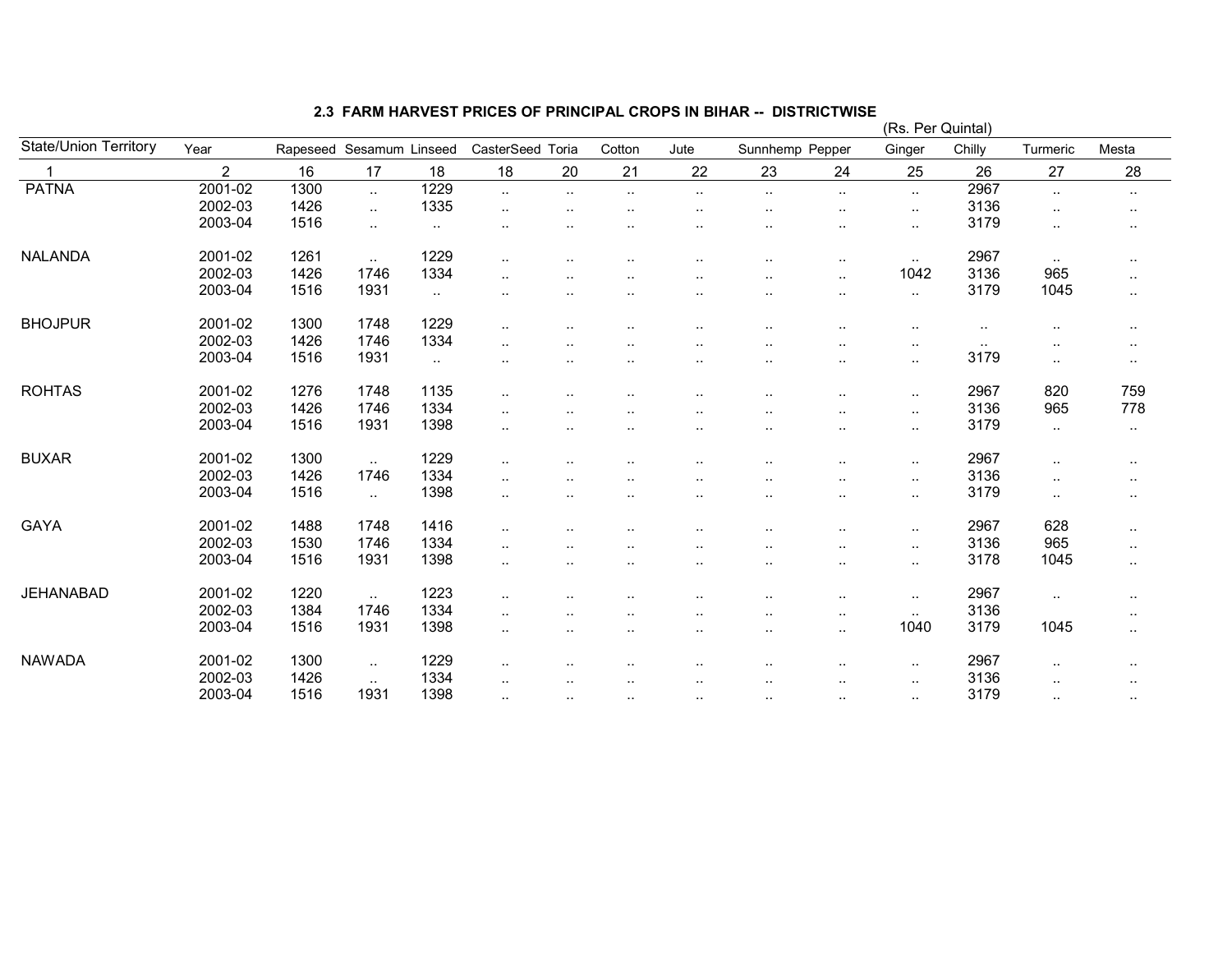|                              |                |      |                  |           |                      |                      |                      |                      | 2.3 FARM HARVEST PRICES OF PRINCIPAL CROPS IN BIHAR -- DISTRICTWISE |                      | (Rs. Per Quintal) |        |           |               |
|------------------------------|----------------|------|------------------|-----------|----------------------|----------------------|----------------------|----------------------|---------------------------------------------------------------------|----------------------|-------------------|--------|-----------|---------------|
| <b>State/Union Territory</b> | Year           |      | Rapeseed Sesamum | Linseed   | CasterSeed           | Toria                | Cotton               | Jute                 | Sunnhemp                                                            | Pepper               | Ginger            | Chilly | Turmeric  | Mesta         |
|                              | $\overline{2}$ | 16   | 17               | 18        | 18                   | 20                   | 21                   | 22                   | 23                                                                  | 24                   | 25                | 26     | 27        | 28            |
| AURANGABAD                   | 2001-02        | 1505 | $\ddotsc$        | 1196      | $\ddotsc$            | $\sim$               | $\cdot$ .            | $\ddotsc$            | $\ldots$                                                            | $\ddotsc$            | 996               | 2967   | 820       | $\sim$        |
|                              | 2002-03        | 1426 | 1746             | 1336      | $\cdot$ .            | $\sim$               | $\cdot$ .            | $\sim$ $\sim$        | $\ddot{\phantom{a}}$                                                | $\cdot$ .            | $\cdot$ .         | 3136   | $\ldots$  | $\sim$        |
|                              | 2003-04        | 1516 | 1931             | 1398      | $\ddotsc$            |                      | $\cdot$ .            | $\cdot$ .            | $\cdot$ .                                                           | $\ldots$             | $\cdot$ .         | 3179   | $\ddotsc$ | $\sim$ $\sim$ |
| KAIMUR (BHABUA)              | 2001-02        | 1300 | $\sim$           | 1054      | $\sim$               |                      | $\sim$ $\sim$        | ٠.                   | $\cdot$ .                                                           |                      | $\cdot$ .         | 2967   | 820       | $\sim$        |
|                              | 2002-03        | 1426 | 1746             | $\ddotsc$ | $\sim$               |                      |                      | $\ddot{\phantom{a}}$ |                                                                     |                      | $\cdot$ .         | 3258   | $\ddotsc$ | $\sim$        |
|                              | 2003-04        | 1516 | 1931             | 1398      | ٠.                   | $\ddot{\phantom{a}}$ |                      | $\sim$ $\sim$        |                                                                     | ٠.                   | $\cdot$ .         | 3243   | $\sim$    | $\sim$        |
| <b>SARAN</b>                 | 2001-02        | 1300 | 1748             | 1229      | $\ddotsc$            | $\ddotsc$            | $\cdot$ .            | 760                  |                                                                     | ٠.                   | $\cdot$ .         | 2967   | $\ddotsc$ | 759           |
|                              | 2002-03        | 1426 | 1746             | 1334      | $\ddotsc$            | $\sim$               | $\ddotsc$            | 801                  | $\cdot$                                                             | $\cdot$ .            | $\cdot$ .         | $\sim$ | $\ddotsc$ | 778           |
|                              | 2003-04        | 1516 | 1931             | 1398      | $\cdot$ .            | $\ddotsc$            | $\ldots$             | $\sim$ $\sim$        | $\ddot{\phantom{a}}$                                                | $\cdot$ .            | $\cdot$ .         | 3179   | $\sim$    | $\sim$        |
| <b>SIWAN</b>                 | 2001-02        | 1200 | 1748             | 1229      | $\cdot$ .            | $\cdot$ .            | $\cdot$ .            | $\ddotsc$            | $\cdot$                                                             | $\ddotsc$            | $\cdot$ .         | 2967   | $\ddotsc$ | 759           |
|                              | 2002-03        | 1500 | 1746             | 1334      | $\ddotsc$            | $\ddotsc$            | $\cdot$ .            | ٠.                   | $\cdot$ .                                                           | $\cdot$ .            | $\cdot$ .         | $\sim$ | $\ddotsc$ | 778           |
|                              | 2003-04        | 1575 | 1931             | 1398      | ٠.                   | $\ddot{\phantom{a}}$ | $\cdot$ .            | $\cdot$ .            |                                                                     | $\cdot$ .            | $\cdot$ .         | 3178   | $\sim$    | $\sim$        |
| <b>GOPALGUNJ</b>             | 2001-02        | 1300 | 1748             | 1229      | $\cdot$ .            | $\cdot$ .            | $\cdot$ .            | 760                  | $\ddotsc$                                                           | $\cdots$             | $\cdot$ .         | 2967   | 820       | 759           |
|                              | 2002-03        | 1427 | 1746             | 1334      | $\cdot$ .            | $\ddot{\phantom{a}}$ | $\cdot$ .            | 801                  |                                                                     | $\cdot$ .            | $\cdot$ .         | 3136   | $\ddotsc$ | 778           |
|                              | 2003-04        | 1600 | 1931             | 1398      | $\ddotsc$            | $\ddotsc$            | $\ddotsc$            | 785                  | $\ddot{\phantom{a}}$                                                | $\ddotsc$            | $\cdot$ .         | 3050   | $\ldots$  | $\sim$        |
| <b>MUZAFFARPUR</b>           | 2001-02        | 1147 | 1748             | 1193      | $\cdot$ .            | $\cdot$ .            | $\ldots$             | $\cdot$ .            | $\ddot{\phantom{a}}$                                                | $\cdot$ .            | 996               | 2967   | 820       | 759           |
|                              | 2002-03        | 1500 | 1746             | 1385      | $\cdot$ .            | $\ddot{\phantom{a}}$ | ٠.                   | $\ddotsc$            | $\ddot{\phantom{a}}$                                                | $\ldots$             | 1042              | 3136   | 965       | 778           |
|                              | 2003-04        | 1548 | 1931             | 1398      |                      |                      | $\cdot$ .            | $\ddot{\phantom{a}}$ |                                                                     | $\ddot{\phantom{a}}$ | 1040              | 3178   | 1045      | $\sim$        |
| <b>EAST CHAMPARAN</b>        | 2001-02        | 1500 | $\sim$           | 1200      |                      |                      | $\ddot{\phantom{a}}$ | 760                  | $\cdot$                                                             | $\ddotsc$            | 996               | 2967   | 820       | 759           |
|                              | 2002-03        | 1500 | 1800             | $\sim$    | $\ddotsc$            | $\ddot{\phantom{a}}$ | $\cdot$ .            | 801                  | $\ddot{\phantom{a}}$                                                | $\cdot$ .            | $\sim$            | 3136   | $\sim$    | 778           |
|                              | 2003-04        | 1516 | 1931             | 1400      | $\ddot{\phantom{a}}$ | $\ddot{\phantom{a}}$ | $\ldots$             | 785                  | $\ddot{\phantom{a}}$                                                | $\cdot$ .            | $\cdot$ .         | 3179   | 1045      | $\sim$        |
| <b>WEST CHAMPARAN</b>        | 2001-02        | 1260 | 1748             | 1174      |                      |                      |                      | $\sim$ $\sim$        | $\sim$ $\sim$ $\sim$                                                | $\cdot$ .            | 996               | 2967   | 820       | 759           |
|                              | 2002-03        | 1426 | 1746             | 1334      | ٠.                   | $\ddotsc$            | $\cdot$ .            | $\ddotsc$            | $\cdot$ .                                                           | $\cdot$ .            | 1042              | 3136   | 965       | $\sim$        |
|                              | 2003-04        | 1516 | 1931             | 1398      | $\cdot$ .            | $\ddotsc$            | $\cdot$ .            | $\cdot$ .            | $\sim$ $\sim$ $\sim$                                                | $\cdot$ .            | 1040              | 3179   | 1045      | $\sim$        |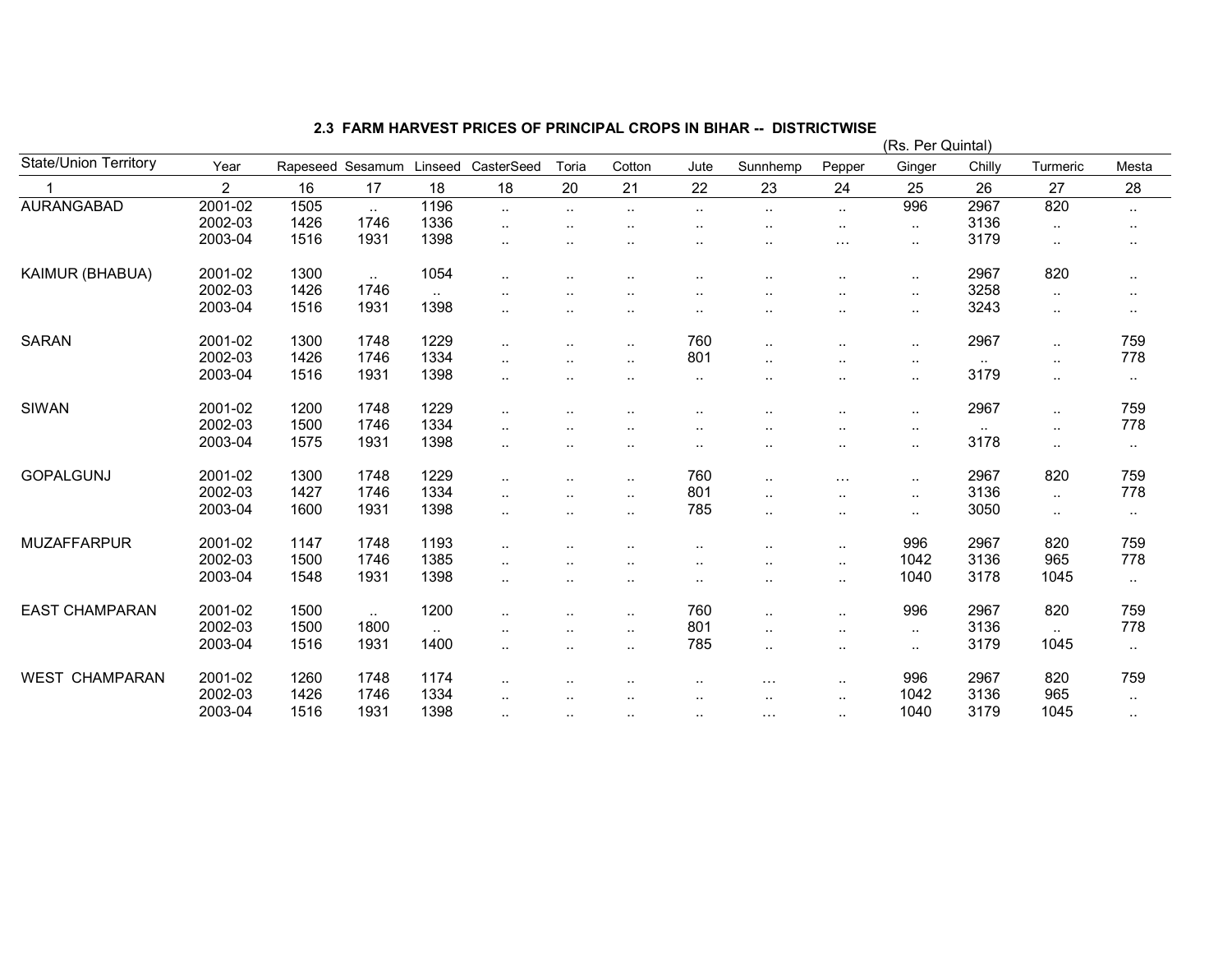|                              |                |      |                  |           |                      |                      |                      |           | 2.3 FARM HARVEST PRICES OF PRINCIPAL CROPS IN BIHAR -- DISTRICTWISE |                      | (Rs. Per Quintal)    |          |           |               |
|------------------------------|----------------|------|------------------|-----------|----------------------|----------------------|----------------------|-----------|---------------------------------------------------------------------|----------------------|----------------------|----------|-----------|---------------|
| <b>State/Union Territory</b> | Year           |      | RapeSeed Sesamum | Linseed   | CasterSeed           | Toria                | Cotton               | Jute      | Sunnhemp                                                            | Pepper               | Ginger               | Chilly   | Turmeric  | Mesta         |
| 1                            | $\overline{2}$ | 16   | 17               | 18        | 18                   | 20                   | 21                   | 22        | 23                                                                  | 24                   | 25                   | 26       | 27        | 28            |
| <b>SITAMARHI</b>             | 2001-02        | 1600 | $\ddotsc$        | 1331      | $\ddotsc$            | $\sim$               | $\cdot$ .            | $\ddotsc$ | $\ldots$                                                            | $\ldots$             | $\ddot{\phantom{1}}$ | 2967     | 820       | 759           |
|                              | 2002-03        | 1427 | $\ddotsc$        | 1331      | $\ddotsc$            | $\ddot{\phantom{1}}$ | $\cdot$ .            |           |                                                                     | $\ddotsc$            | $\ddotsc$            | 3136     | 965       | 778           |
|                              | 2003-04        | 1516 | 1931             | 1355      | ٠.                   |                      | $\ddotsc$            | $\cdots$  |                                                                     | $\cdot$ .            | $\sim$               | 3179     | 1045      | $\sim$        |
| <b>VAISHALI</b>              | 2001-02        | 1300 | 2000             | 1225      | $\ddotsc$            | $\ddotsc$            | $\ddot{\phantom{a}}$ | 760       |                                                                     | $\ddot{\phantom{a}}$ | $\sim$               | 2967     | $\ldots$  | 759           |
|                              | 2002-03        | 1400 | 1746             | 1200      |                      |                      |                      |           |                                                                     |                      | $\cdot$ .            | 3050     | 965       | 778           |
|                              | 2003-04        | 1516 | 2125             | 1398      | ٠.                   | $\ddotsc$            | $\ddotsc$            | $\ldots$  |                                                                     | $\cdots$             | $\sim$               | 3000     | 1045      | $\sim$        |
| <b>DARBHANGA</b>             | 2001-02        | 1300 | $\ddotsc$        | 1229      |                      | $\ddotsc$            | $\cdot$ .            |           | $\cdot$ .                                                           |                      | $\sim$               | 2967     | 820       | 759           |
|                              | 2002-03        | 1427 | 1746             | 1334      | ٠.                   | $\sim$               | $\cdot$ .            | $\cdot$ . | $\cdot$ .                                                           | ٠.                   | $\sim$               | 3136     | 965       | $\sim$        |
|                              | 2003-04        | 1481 | 1931             | 1398      |                      | $\ddotsc$            | $\cdot$ .            | $\cdot$ . | $\ddot{\phantom{a}}$                                                | $\ddotsc$            | $\sim$               | 3178     | 1045      | $\sim$        |
| <b>MADHUBANI</b>             | 2001-02        | 1694 | 1700             | 1229      |                      | $\ddot{\phantom{a}}$ | $\cdot$ .            | 768       | $\ddot{\phantom{a}}$                                                | $\ddotsc$            | $\sim$               | 2967     | 820       | 759           |
|                              | 2002-03        | 1426 | 1326             | 1334      |                      | $\ddotsc$            | $\cdot$ .            | 801       |                                                                     | $\cdot$ .            | 1042                 | 3136     | 965       | 778           |
|                              | 2003-04        | 1516 | 1931             | 1398      | ٠.                   | $\ddotsc$            | $\ldots$             | 785       |                                                                     | $\cdot$ .            | 1040                 | 3178     | 1045      | $\sim$        |
| <b>SAMASTIPUR</b>            | 2001-02        | 1397 | 1748             | 1114      | $\ddotsc$            | $\ddotsc$            | $\cdot$ .            | 774       |                                                                     | $\ldots$             | 996                  | 2967     | 820       | 759           |
|                              | 2002-03        | 1426 | 1746             | 1334      | $\ddotsc$            | $\sim$               | $\cdot$ .            | $\cdot$ . |                                                                     | $\ldots$             | 1042                 | 3136     | 965       | 776           |
|                              | 2003-04        | 1516 | 1895             | 1398      | ٠.                   | $\ddotsc$            | $\ddotsc$            | $\cdot$ . |                                                                     | $\ldots$             | 1040                 | 3171     | 1027      | $\sim$        |
| <b>BEGUSARAI</b>             | 2001-02        | 1143 | 1748             | 1229      |                      | $\ddotsc$            | $\cdot$ .            | 760       |                                                                     | $\ddotsc$            | $\sim$               | 2967     | 820       | 759           |
|                              | 2002-03        | 1427 | 1746             | $\ddotsc$ | ٠.                   |                      | $\ddotsc$            |           |                                                                     |                      | 1042                 | 3136     | 965       | 778           |
|                              | 2003-04        | 1516 | 1931             | 1398      |                      | $\ddotsc$            | $\cdot$ .            |           |                                                                     |                      | $\ddotsc$            | 3179     | 1197      | $\sim$        |
| <b>JAMUI</b>                 | 2001-02        | 1300 | $\ddotsc$        | 1229      |                      |                      |                      |           |                                                                     |                      | $\cdot$ .            | 2967     | $\ddotsc$ | $\sim$        |
|                              | 2002-03        | 1427 | ٠.               | 1201      | $\sim$               | $\sim$               | $\sim$               |           | $\cdot$ .                                                           | ٠.                   | $\sim$               | $\cdots$ | $\cdots$  | $\sim$        |
|                              | 2003-04        | 1516 | $\ddotsc$        | 1398      |                      | $\ddotsc$            | $\cdot$ .            |           | $\ddot{\phantom{a}}$                                                |                      | $\sim$               | $\sim$   | $\sim$    | $\sim$ $\sim$ |
| <b>BHAGALPUR</b>             | 2001-02        | 1241 | $\ddotsc$        | 1145      | $\ddot{\phantom{a}}$ | $\ddotsc$            | $\cdot$ .            |           | $\ddot{\phantom{a}}$                                                | $\ddot{\phantom{a}}$ | 996                  | 2967     | 820       | 759           |
|                              | 2002-03        | 1427 | 1746             | 1334      | $\ddot{\phantom{a}}$ |                      | $\ddotsc$            |           | $\cdot$ .                                                           | $\ddotsc$            | 1042                 | 3136     | 965       | $\sim$        |
|                              | 2003-04        | 1516 | 1931             | 1419      | $\sim$               | $\sim$               | $\cdot$ .            | $\sim$    | $\cdot$ .                                                           | ٠.                   | 1040                 | 3179     | 1045      | $\sim$        |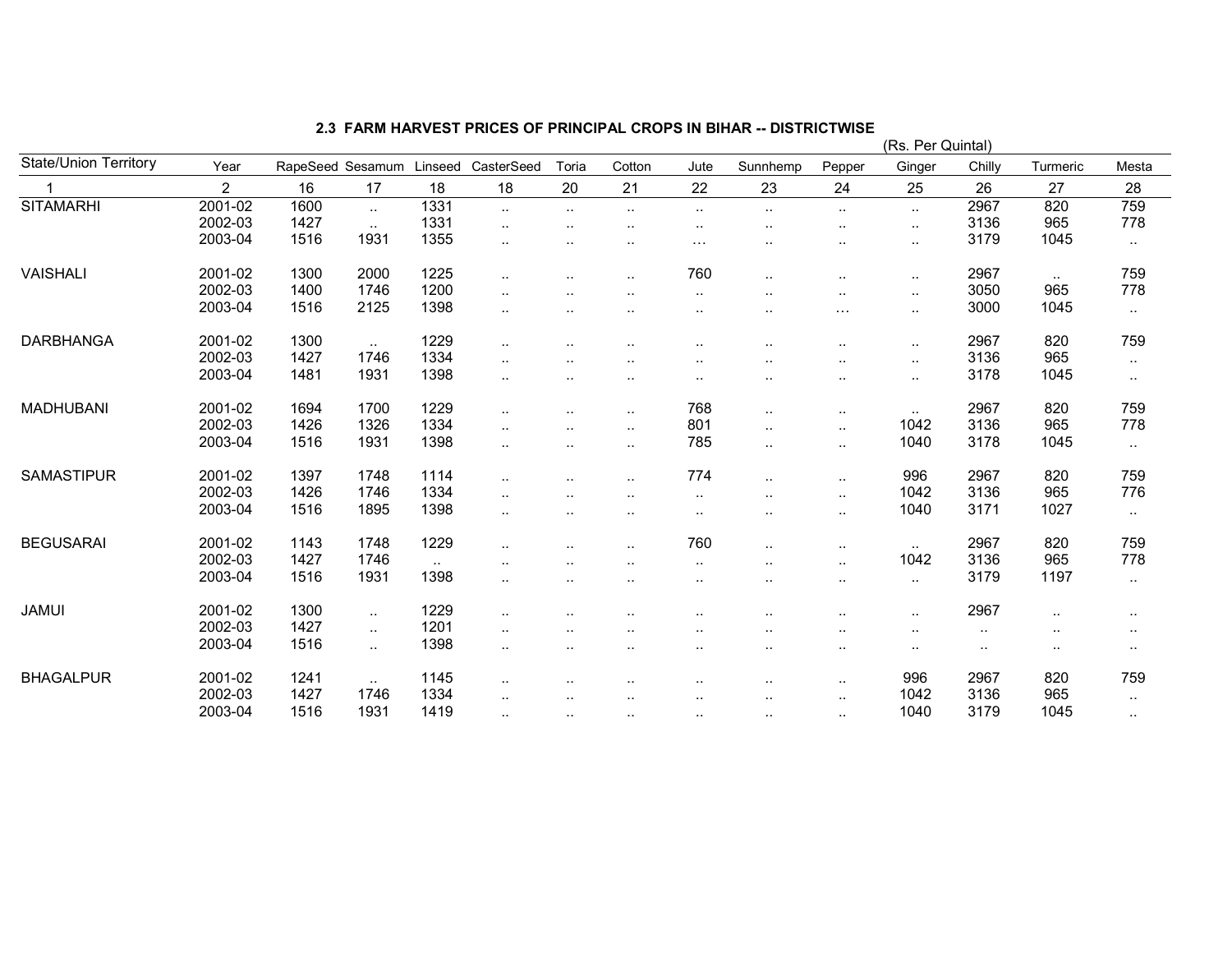|                              |                |                  |           |         |                      |                      |                      |               |                      |                        | (Rs. Per Quintal) |        |           |                      |
|------------------------------|----------------|------------------|-----------|---------|----------------------|----------------------|----------------------|---------------|----------------------|------------------------|-------------------|--------|-----------|----------------------|
| <b>State/Union Territory</b> | Year           | RapeSeed Sesamum |           | Linseed | CasterSeed           | Toria                | Cotton               | Jute          | Sunnhemp             | Pepper                 | Ginger            | Chilly | Turmeric  | Mesta                |
|                              | $\overline{2}$ | 16               | 17        | 18      | 18                   | 20                   | 21                   | 22            | 23                   | 24                     | 25                | 26     | 27        | 28                   |
| <b>MUNGER</b>                | 2001-02        | 1300             | $\ddotsc$ | 1229    | $\cdot$ .            |                      |                      |               |                      |                        | $\ddotsc$         | 2967   | ٠.        | $\ddot{\phantom{1}}$ |
|                              | 2002-03        | 1427             | $\ddotsc$ | 1334    | $\cdot$ .            |                      |                      | $\cdot$ .     |                      |                        | $\sim$            | $\sim$ | $\cdots$  | $\cdot$ .            |
|                              | 2003-04        | 1516             | $\ddotsc$ | 1398    | ٠.                   | $\ddotsc$            |                      | $\sim$ $\sim$ |                      | $\ddot{\phantom{1}}$ . | $\sim$            | $\sim$ | $\cdot$ . | $\ddot{\phantom{1}}$ |
| <b>KHAGARIA</b>              | 2001-02        | 1300             | $\ddotsc$ | 1025    | $\cdot$ .            | $\ddotsc$            |                      | $\ddotsc$     |                      | ٠.                     | $\sim$            | 2967   | 820       | $\sim$               |
|                              | 2002-03        | 1305             | $\ddotsc$ | 1334    | $\ddot{\phantom{a}}$ | $\ddot{\phantom{0}}$ | $\cdot$ .            | $\sim$ $\sim$ | $\cdot$ .            | $\cdot$ .              | $\sim$            | 3136   | 965       | $\ldots$             |
|                              | 2003-04        | 1516             | $\ddotsc$ | 1398    | $\ddot{\phantom{a}}$ |                      | $\ddotsc$            | 785           | $\ddotsc$            | $\ddot{\phantom{a}}$   | $\sim$            | 3179   | 1045      | $\ddotsc$            |
| <b>SAHARSA</b>               | 2001-02        | 1300             | 1748      | 1000    | $\ddot{\phantom{a}}$ | $\ddot{\phantom{a}}$ | $\cdot$ .            | $\sim$ $\sim$ | $\cdot$              | $\cdot$ .              | $\ddotsc$         | 2967   | $\ldots$  | 759                  |
|                              | 2002-03        | 1427             | 1746      | 1334    | $\ddot{\phantom{a}}$ | $\ddot{\phantom{a}}$ | $\ddot{\phantom{a}}$ | 801           | $\ddot{\phantom{a}}$ | $\cdot$ .              | $\cdot$ .         | 3136   | 965       | 778                  |
|                              | 2003-04        | 1516             | 1931      | 1398    | $\ddot{\phantom{a}}$ |                      | $\cdot$ .            | 785           | $\ddot{\phantom{a}}$ | $\ddot{\phantom{a}}$   | $\sim$            | 3179   | 1045      | $\sim$               |
| <b>BANKA</b>                 | 2001-02        | 1116             | $\ddotsc$ | 1229    | $\cdot$ .            |                      |                      | $\cdot$ .     |                      |                        | $\sim$            | 2967   | 820       | $\sim$               |
|                              | 2002-03        | 1520             | $\ddotsc$ | 1334    | $\cdot$ .            |                      |                      | $\cdot$ .     |                      |                        | $\sim$            | 3200   | $\ddotsc$ | $\sim$               |
|                              | 2003-04        | 1525             | $\ddotsc$ | 1398    | $\ddot{\phantom{a}}$ | $\ddotsc$            |                      | $\sim$        |                      | ٠.                     | $\sim$            | 3179   | $\sim$    | $\ldots$             |
| <b>MADHEPURA</b>             | 2001-02        | 1500             | 1748      | 1628    | $\cdot$ .            | $\ddot{\phantom{a}}$ | $\cdot$ .            | 760           | $\ddot{\phantom{a}}$ | $\ddot{\phantom{a}}$   | $\sim$            | 2967   | 820       | 759                  |
|                              | 2002-03        | 1532             | 1505      | 1350    | $\cdot$ .            | $\ddotsc$            |                      | 600           |                      | $\cdot$ .              | 1042              | 3017   | 965       | 778                  |
|                              | 2003-04        | 1516             | 1367      | 1398    | $\ddot{\phantom{a}}$ | ٠.                   | $\cdot$ .            | 785           | $\cdot$ .            | $\sim$                 | $\sim$            | 3228   | 1045      | $\sim$               |
| <b>PURNIA</b>                | 2001-02        | 1300             | $\ddotsc$ | 1123    | $\cdot$ .            | $\ddot{\phantom{a}}$ | $\cdot$ .            | 792           | $\cdot$ .            | $\ddotsc$              | 996               | 2967   | 820       | 759                  |
|                              | 2002-03        | 1469             | 1746      | 1334    | $\ddot{\phantom{0}}$ | ٠.                   | $\ddotsc$            | 823           | $\ddotsc$            | $\cdot$ .              | 1042              | 3136   | 965       | 778                  |
|                              | 2003-04        | 1470             | 1931      | 1398    | $\ddotsc$            | $\ddot{\phantom{a}}$ | $\ddotsc$            | 798           | $\ddot{\phantom{a}}$ | $\ddotsc$              | 1040              | 3179   | 1045      | $\sim$               |
| KISHANGANJ                   | 2001-02        | 1300             | $\ddotsc$ | 1192    |                      |                      |                      | 804           |                      | $\cdot$ .              | 996               | 2967   | 820       | 759                  |
|                              | 2002-03        | 1427             | 1746      | 1334    | $\ddotsc$            | $\ddotsc$            | $\cdot$ .            | 831           | $\ddotsc$            | $\cdot$ .              | 1042              | 3136   | 965       | 778                  |
|                              | 2003-04        | 1516             | 1931      | 1398    | $\ddotsc$            | $\ddotsc$            | $\ddot{\phantom{a}}$ | 792           | $\ddotsc$            | $\ldots$               | 1040              | 3179   | 1045      | $\sim$ $\sim$        |
| <b>ARARIA</b>                | 2001-02        | 1240             | 1748      | 1190    | $\ddot{\phantom{0}}$ | $\sim$ $\sim$        | $\ddotsc$            | 793           |                      | $\cdot$ .              | 996               | 2967   | 820       | 759                  |
|                              | 2002-03        | 1500             | 1746      | 1334    | ٠.                   | $\ddotsc$            | $\cdot$ .            | 827           | $\ddotsc$            | $\cdot$ .              | 1042              | 3136   | 965       | 778                  |
|                              | 2003-04        | 1493             | 1931      | 1404    | ٠.                   |                      | $\ddotsc$            | 768           | $\ddotsc$            | $\ddotsc$              | 1040              | 3179   | 1045      | $\ldots$             |